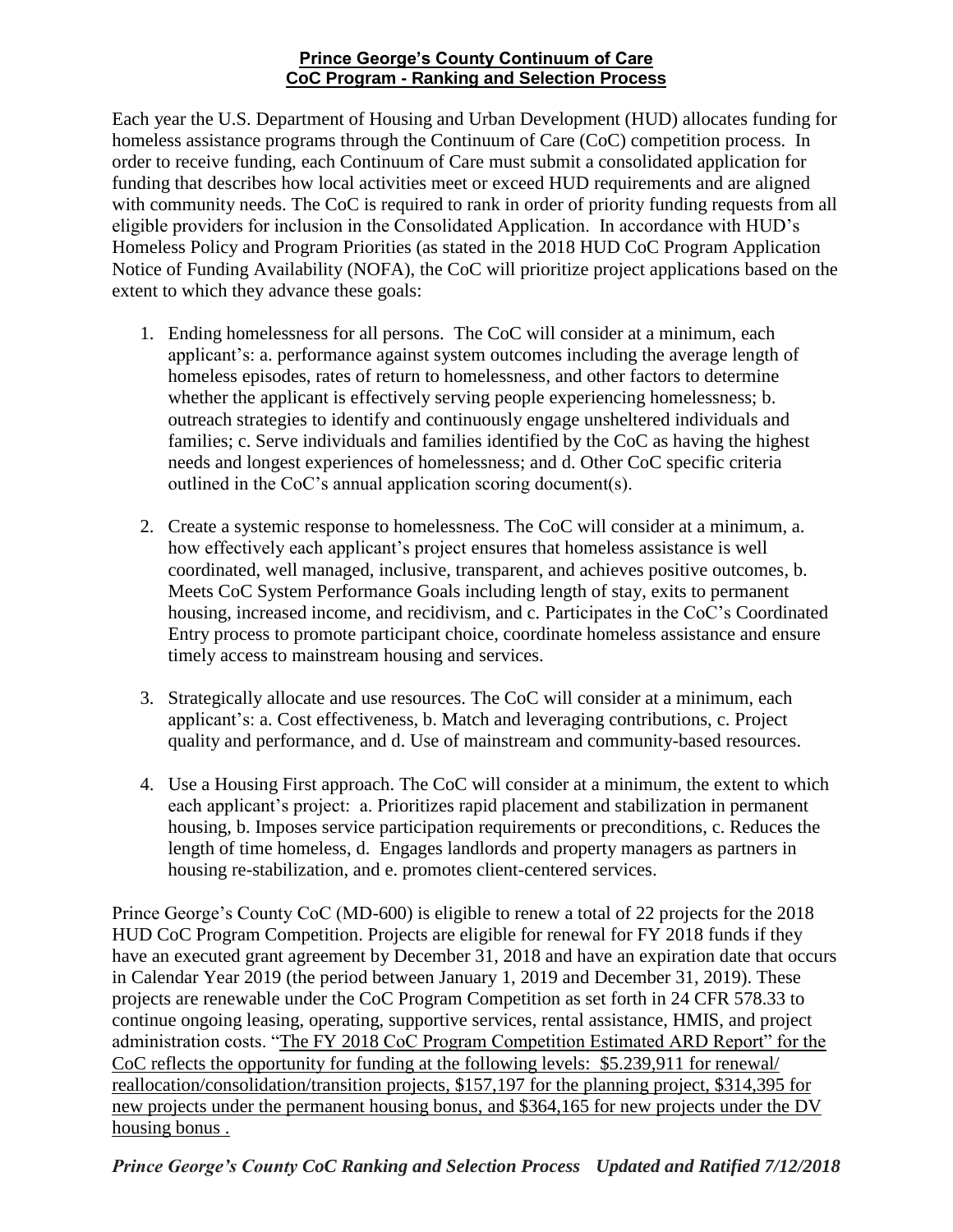All applications will be ranked in two tiers; Tier 1 is equal to \$4,925,516 (94% of the ARD) and Tier 2 is equal to \$992,955 (6% of the ARD plus the permanent housing bonus). Tier 1 ranked projects will be fully funded as long as the CoC's application meets all threshold and eligibility requirements and the Federal government provides sufficient funding. Tier 2 projects will be evaluated based on a combination of the CoC application score, ranking order, and adoption of Housing First tenets and will be assigned eligible points based on their ranking by the CoC in Tier 2. HUD will select projects in order of point value until there are no more funds available, Project applications placed in Tier 2 are at the highest risk of non-funding.

The Homeless Services Partnership (HSP) is the CoC operating body in Prince George's County, and as such is responsible for the creation, implementation and monitoring of the County's 10- Year Plan to prevent and end homelessness. In order to ensure a fair and transparent ranking process for the Continuum of Care competition, the process will be:

- 1. Publically announced by the CoC;
- 2. Described and distributed in writing to the entire CoC;
- 3. Reviewed by the entire membership of the CoC during a designated meeting;
- 4. Recorded in the minutes of the designated meeting including all decisions made concerning the review and ranking; and
- 5. Minutes distributed to the entire CoC.

As part of the process, the Executive Committee of the HSP (CoC Board) reviews HUD requirements and priorities, reviews local data to determine CoC housing needs and priorities including the use of the reallocation process to create new projects that improve overall CoC performance and better responds to the needs of the County's homeless, and develops ranking criteria for all projects seeking funding through the Continuum of Care Competition.

The HSP ratifies these criteria and creates an ad-hoc Project Review Committee (PRC) that includes public and private representatives of the HSP who are not employees, board members or volunteers of a project applicant that is requesting new or renewal funding. The PRC is responsible for reviewing and ranking project applications, and recommending projects for inclusion in the application submitted to HUD.

The Prince George's County Department of Social Services (PGCDSS), acting as the Collaborative Applicant for the Prince George's County MD Continuum of Care, supports the PRC but is not a voting member -- their role is to coordinate the ranking process and provide necessary data to the PRC including analysis of CoC housing needs and program performance reports. PGCDSS identifies HUD requirements and priorities for funding, compiles materials for each renewal project, announces funding availability to agencies interested in submitting new projects, develops an evaluation tool used to rate projects, schedules committee meetings to conduct the review process, and provides technical assistance to applicants.

Members of the committee review information related to the needs of the CoC such as the most recent housing inventory chart, Point-in-Time data, federal priorities & identified service gaps. Committee members review renewal projects based on utilization, outcome performance, cost effectiveness, Continuum of Care priority needs, alignment with HUD priorities, and compliance with HUD funding requirements. New bonus project applications will be reviewed for project quality in alignment of HUD priorities and priority to the Prince George's County Continuum of Care.

## *Prince George's County CoC Ranking and Selection Process Updated and Ratified 7/12/2018*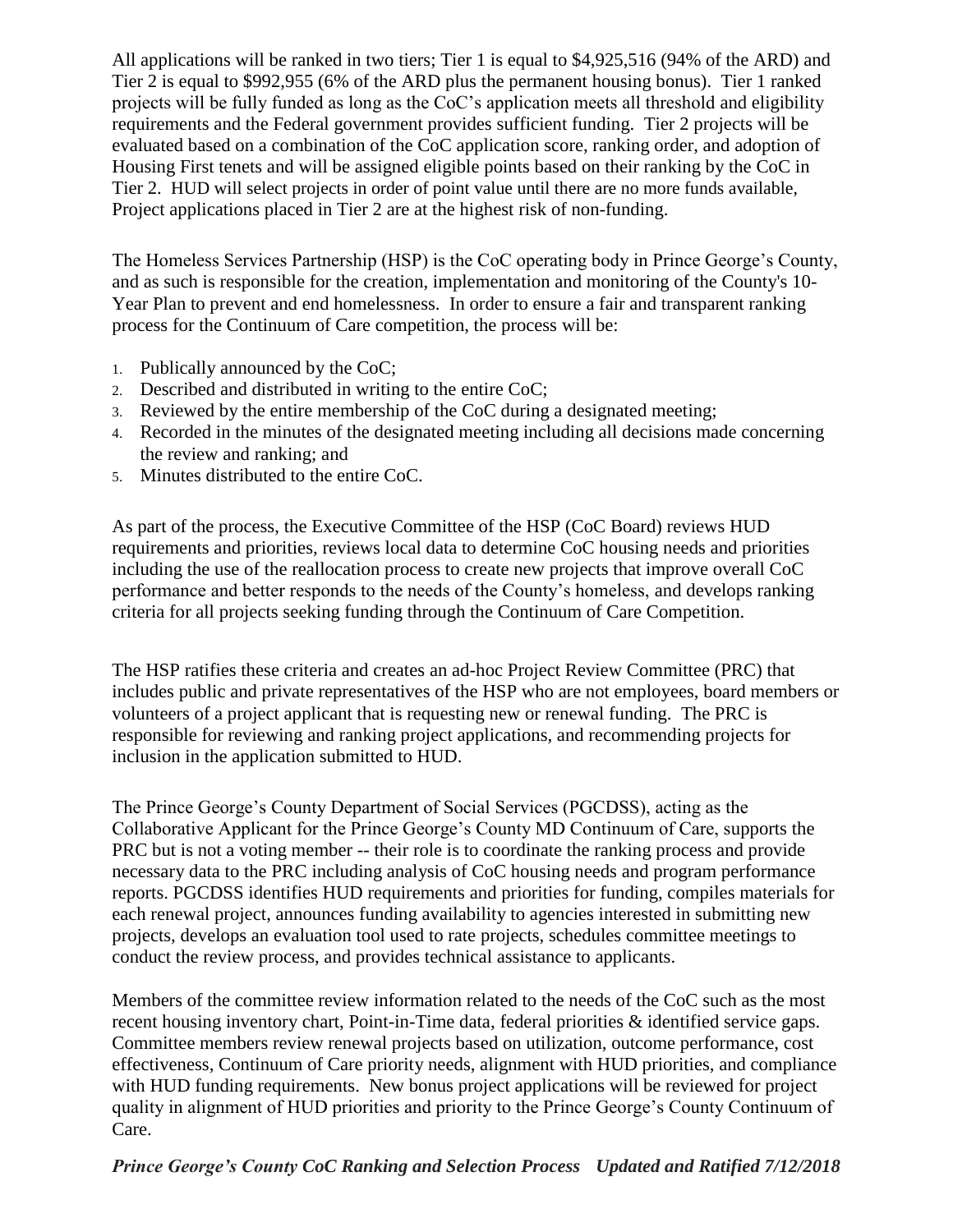Each Project Application is scored individually with ranking priority determined by committee consensus. All applicants will be notified directly regarding the recommendations of the committee. If a project is not recommended for funding, the committee will notify the project applicant, in writing, of this decision. Once the PRC has concluded its review and ranking, the committee's recommendations will be presented to the entire HSP for discussion and ratification. At this time there will be an opportunity for any person or organization disagreeing with the ranking order to provide argument for an alternative ranking. Final ratification will be determined by majority vote of all HSP members present, with each organization or agency in good standing receiving a single vote.

Applicants may appeal any of the following decisions of the CoC PRC:

- Placement of a project in Tier 2.
- Reduction of a renewal grant amount (i.e. renewal grant partially re-allocated to a new project).
- Reallocation of a renewal grant (i.e. entire grant reallocated to a new project) if not previously notified that the grant was to be reallocated as a result of low performance.

Applicants placed in Tier 1 may not appeal their rank on the Project Priority Listing.

Any agency that wishes to appeal must notify the CoC Planner in writing via email at [contessa.riggs@maryland.gov](mailto:contessa.riggs@maryland.gov) no later than two business days after the priority ranking has been communicated in writing. An appeal must state the following:

Agency name Project name Reason for appeal (no longer than two pages)

If an appeal is filed, other agencies whose rank may be affected will be notified as a courtesy. Such agencies will not be able to file an appeal until after the appeals process is complete.

The PRC will review all appeals and will make recommendations to the HSP Executive Committee for final approval. All impacted applicants (if any) will be notified of the outcome within 3 days of receipt of their appeal.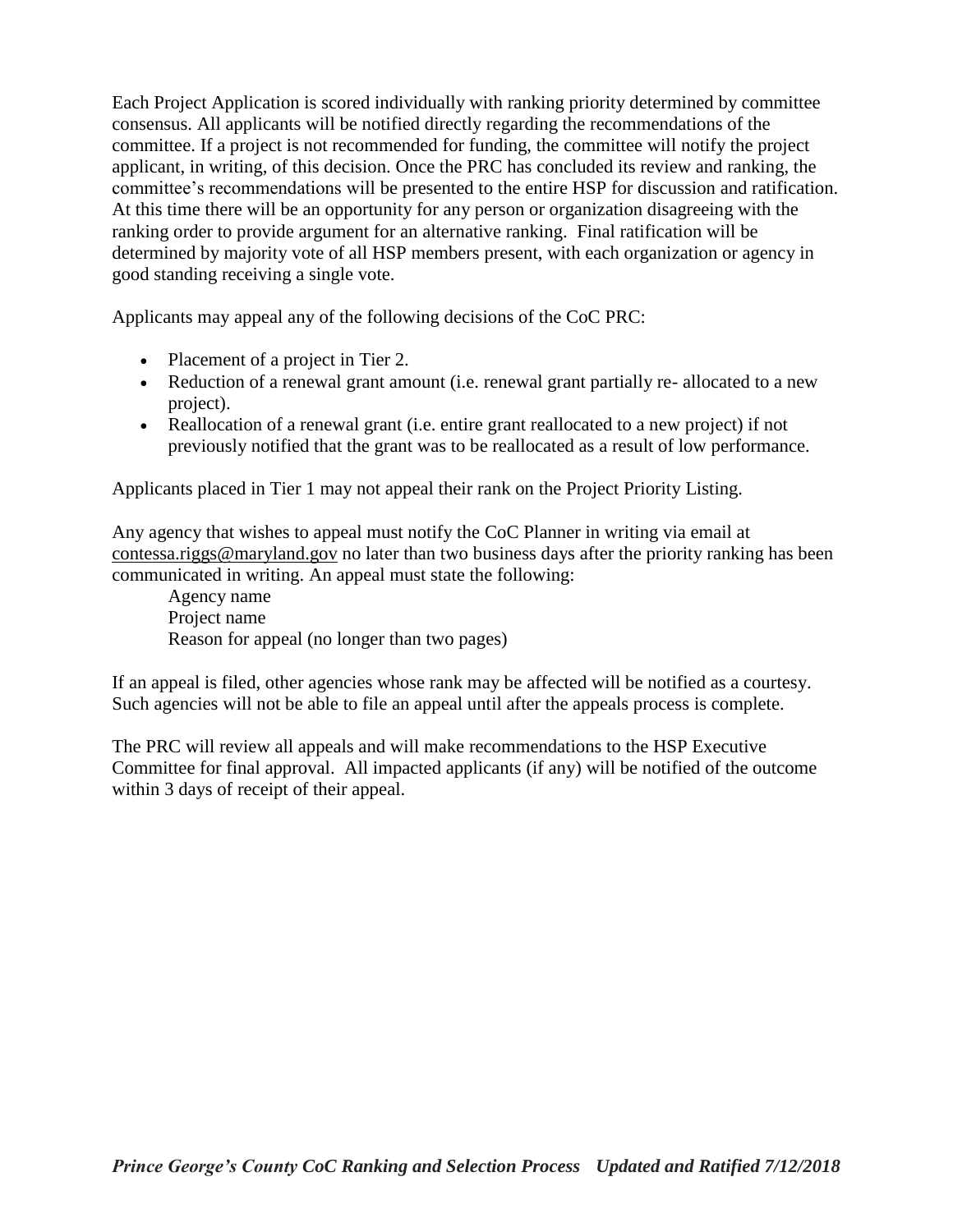|                                                                                   | <b>Pts</b>   | <b>Criterion</b>          | <b>Description</b>                                                                        | <b>Points</b>           | score |  |  |
|-----------------------------------------------------------------------------------|--------------|---------------------------|-------------------------------------------------------------------------------------------|-------------------------|-------|--|--|
| 1                                                                                 | 5            | <b>Housing Type</b>       | PSH, RRH, TH-RRH and THP that serve youth                                                 | 5                       |       |  |  |
|                                                                                   |              |                           | TH serving a CoC priority sub-population other than youth                                 | $\overline{\mathbf{3}}$ |       |  |  |
|                                                                                   |              |                           | All other TH                                                                              | $\mathbf{1}$            |       |  |  |
| $\overline{2}$                                                                    | 5            | <b>Exclusively serves</b> | <b>Behavioral Health and/or Chronically Homeless (these</b>                               | 5                       |       |  |  |
|                                                                                   |              | a sub-population          | populations are harder to serve so additional points are                                  |                         |       |  |  |
|                                                                                   |              |                           | assigned because outcomes may not be as high)                                             |                         |       |  |  |
| $\mathbf{3}$                                                                      | 5            | <b>HUD Priorities</b>     | PSH - 100% Chronic homeless in Housing First model or TH-                                 | 5                       |       |  |  |
|                                                                                   |              |                           | <b>RRH</b> and <b>RRH</b> - Families                                                      |                         |       |  |  |
|                                                                                   |              |                           | PSH that commits to fill 85% of turnover with CH                                          | $\overline{2}$          |       |  |  |
|                                                                                   |              |                           | Does not provide RRH or TH-RRH to families or PSH                                         | $\bf{0}$                |       |  |  |
|                                                                                   |              |                           | prioritized CH                                                                            |                         |       |  |  |
| $\overline{\mathbf{4}}$                                                           | <b>10</b>    | Housing $1st$ /           | Does not have entrance requirements such as income &                                      | 10                      |       |  |  |
|                                                                                   |              | <b>Low Barrier</b>        | sobriety. Does not require program participation                                          |                         |       |  |  |
| 5                                                                                 | 10           | <b>Spending</b>           | Made timely withdraws from LOCCS (min. quarterly) and                                     | 10                      |       |  |  |
|                                                                                   |              |                           | had no unexpended funds in last grant year                                                |                         |       |  |  |
|                                                                                   |              |                           | Did not make timely withdraws from LOCCS, but had no                                      | $\overline{7}$          |       |  |  |
|                                                                                   |              |                           | unexpended funds<br>Made timely withdraws from LOCCS (min. quarterly) and 1 <sup>st</sup> | 5                       |       |  |  |
|                                                                                   |              |                           | time returning funds in any program (last 3 years)                                        |                         |       |  |  |
|                                                                                   |              |                           | Did not make timely withdraws from LOCCS (min.                                            | $\overline{2}$          |       |  |  |
|                                                                                   |              |                           | quarterly) and $1st$ time returning funds in last 3 years)                                |                         |       |  |  |
|                                                                                   |              |                           | Returned funds in multiple programs and/or multiple times                                 | $\bf{0}$                |       |  |  |
|                                                                                   |              |                           | (last 3 years)                                                                            |                         |       |  |  |
| 6                                                                                 | <b>10</b>    | Data quality              | HMIS data report card - 12 Month avg: $A = 5$ , $B = 4$ , etc                             | 5                       |       |  |  |
|                                                                                   |              |                           | HMIS quality and outcome measures: A=5, B=4, etc                                          | $\overline{\mathbf{5}}$ |       |  |  |
| 7                                                                                 | <b>10</b>    | <b>Utilization</b>        | Program average at 98% or above capacity                                                  | 10                      |       |  |  |
|                                                                                   |              |                           | Program average at 90% or above capacity                                                  | 8                       |       |  |  |
|                                                                                   |              |                           | Program average at 75% or above capacity                                                  | 5                       |       |  |  |
| 8                                                                                 | 5            | Leverage                  | Project Leverages more than 150% of HUD budget                                            | 5                       |       |  |  |
|                                                                                   |              |                           | Leverages $100 - 149\%$                                                                   | $\overline{\mathbf{3}}$ |       |  |  |
|                                                                                   |              |                           | Leverages $75 - 100\%$                                                                    | $\mathbf{1}$            |       |  |  |
| 9                                                                                 | <b>10</b>    | <b>Income</b>             | 75% or more of leavers and stayers increased income during                                | 10                      |       |  |  |
|                                                                                   |              |                           | year                                                                                      |                         |       |  |  |
|                                                                                   |              |                           | Deduct 1 point for every 5% under 75%                                                     |                         |       |  |  |
| 10                                                                                | <b>10</b>    | <b>Mainstream</b>         | 90% of consumers in program or who exited during the                                      | <b>10</b>               |       |  |  |
|                                                                                   |              | <b>Resources</b>          | program year receive at least one mainstream benefit                                      |                         |       |  |  |
|                                                                                   |              |                           | (Medicaid, TANF, SSI/SSDI, food stamps, etc)                                              |                         |       |  |  |
|                                                                                   |              |                           | Deduct 1 point for every 5% under 90%                                                     |                         |       |  |  |
| 11                                                                                | <b>10</b>    | <b>Housing Stability</b>  | PSH, TH-RRH & RRH - 80% of stayers are housed 6 months                                    | <b>10</b>               |       |  |  |
|                                                                                   |              |                           | or longer and/or 80% of exits are to Permanent Housing                                    |                         |       |  |  |
|                                                                                   |              |                           | TH - 80% of TH residents exit to Permanent Housing                                        |                         |       |  |  |
|                                                                                   |              |                           | Deduct 1 point for every 5% under 80%                                                     |                         |       |  |  |
| 12                                                                                | <b>10</b>    | <b>CoC</b> Participation  | Attends a minimum of 90% of HSP meetings.                                                 | 5<br>5                  |       |  |  |
|                                                                                   |              |                           | <b>Actively Participates in a HSP committee</b>                                           |                         |       |  |  |
| <b>SUBTOTAL</b>                                                                   |              |                           |                                                                                           | <b>100</b><br>$+5$      |       |  |  |
| 0 monitoring findings in the most recent program year                             |              |                           |                                                                                           |                         |       |  |  |
| Failure to submit required documents on time.                                     |              |                           |                                                                                           |                         |       |  |  |
| Less than 5% of program exits have returned to homelessness in the last two years |              |                           |                                                                                           | $+3$                    |       |  |  |
|                                                                                   | <b>TOTAL</b> |                           |                                                                                           |                         |       |  |  |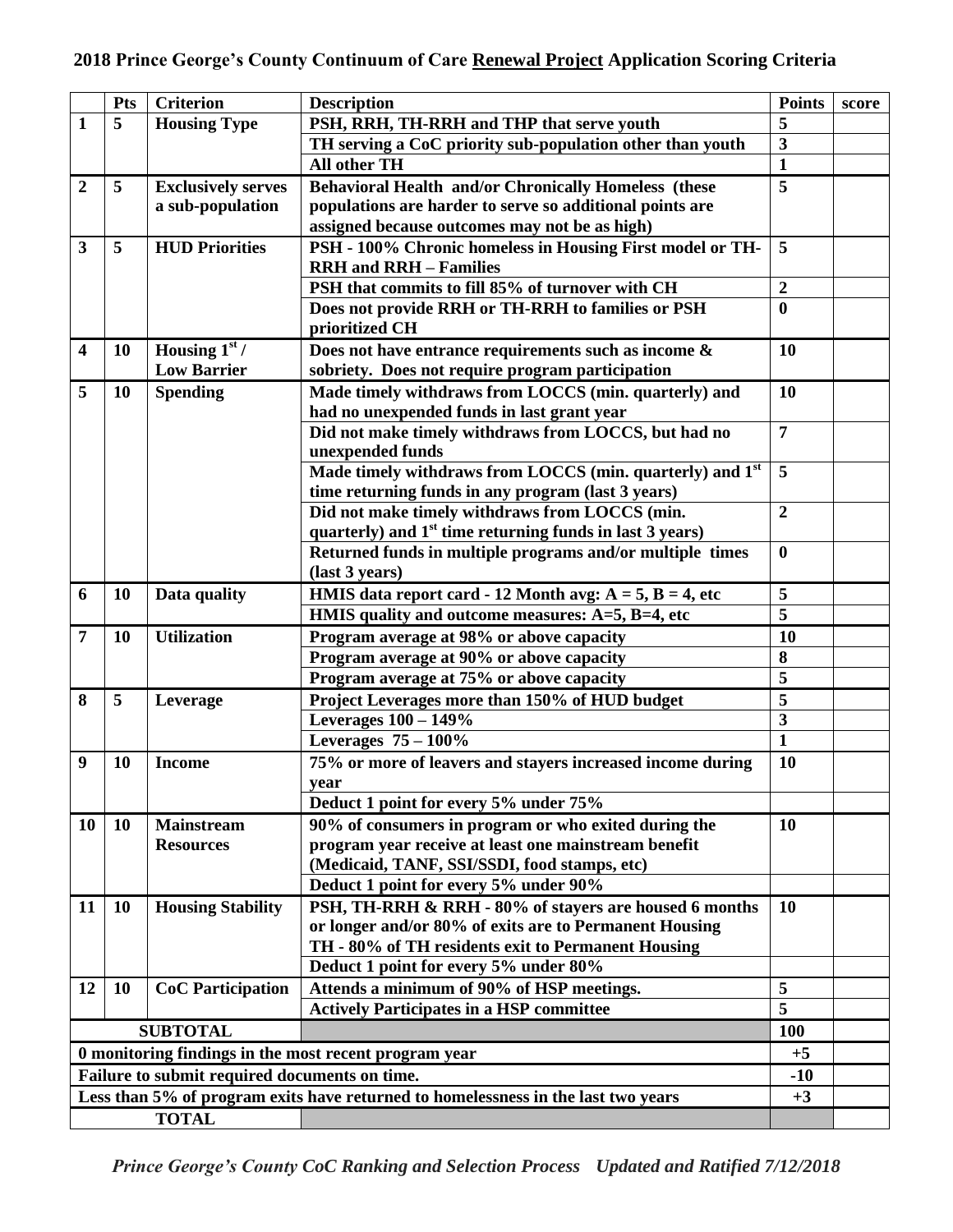| <b>Eligible Applicant</b>   | Nonprofit organization                                        |  |
|-----------------------------|---------------------------------------------------------------|--|
|                             | <b>Current DUNS number</b>                                    |  |
|                             | <b>HSP</b> Attendance                                         |  |
|                             | <b>Registered with SAM</b>                                    |  |
| <b>Eligible Population:</b> | <b>PSH</b> – serves Chronically homeless or DedicatedPLUS     |  |
| <b>Meets both HUD and</b>   | RRH – serves families and singles (with priority to           |  |
| CoC requirements            | families) who are coming from the streets or emergency        |  |
|                             | shelter only                                                  |  |
|                             | TH-RRH serves families, UHY or CoC priority sub-              |  |
|                             | populations                                                   |  |
| <b>Eligible Service</b>     | Program follows the tenets of Housing First: Does not have    |  |
| <b>Model</b>                | entrance requirements or require participation in             |  |
|                             | supportive services.                                          |  |
| <b>Financial Capacity</b>   | Has operating reserves (or line of credit) to sufficiently    |  |
|                             | cover a minimum of 6 months of program operating              |  |
|                             | expenses                                                      |  |
|                             | Most recent annual audited statement and management           |  |
|                             | letter is provided and no significant findings are identified |  |
|                             | Meets Match requirement of 25% of Operating, Rental           |  |
|                             | <b>Assistance, Supportive Services and Admin budget.</b>      |  |
| Organization                | Organization has a mission/purpose statement and bylaws       |  |
| Capacity                    | to govern operations                                          |  |
|                             | Organization has an active governing board that includes      |  |
|                             | one member who is homeless or formerly homeless, or a         |  |
|                             | formal plan to immediately recruit someone.                   |  |
|                             | Organization has clear policies and procedures to address     |  |
|                             | potential conflicts of interest                               |  |
| <b>HMIS</b> and             | Project has the capacity and an acceptable plan to            |  |
| <b>Coordinated Entry</b>    | participate fully in HMIS and the CoC's Coordinated           |  |
|                             | <b>Entry System</b>                                           |  |
| <b>Submission Deadline</b>  | Application and all required documents are submitted to       |  |
|                             | CoC planner by deadlines                                      |  |